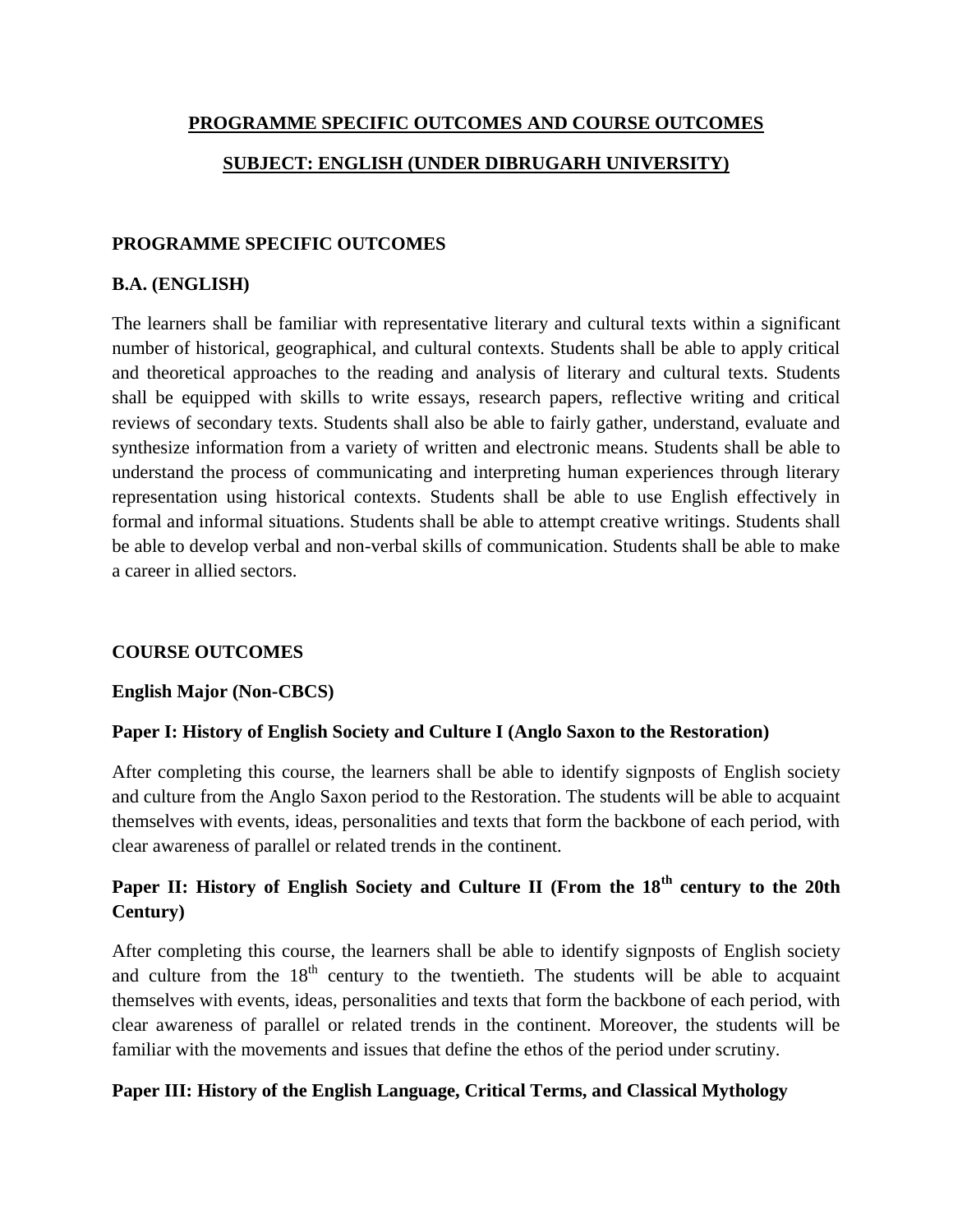After completing this course, the learners shall be able to acquaint themselves with the history of the English language, both synchronic and diachronic, keeping in mind the different elements such as influences, borrowings, and changes. The students will also be able to understand common critical terms and concepts in order to hone their critical skill and sensibility. Additionally, they will be able to acquaint themselves with major events and characters in classical mythology to help them connect to western literature as part of larger socio-cultural contexts.

### **Paper IV: Reading Poetry**

After completing this course, the learners shall be able to acquaint themselves with major poets and poems from Shakespeare to Eliot. Moreover, the students will be acquainted with movements and issues that define the ethos of the texts under study.

### **V: Reading Prose and Fiction**

After completing this course, the learners shall be able to acquaint themselves with major essayists, non-fictional prose writers, and novelists from Bacon to Jane Austen. Moreover, the students will be acquainted with movements and issues that define the ethos of the texts under study.

### **Paper VI: Reading Fiction**

After completing this course, the learners shall be able to acquaint themselves with major English novels from Dickens to Lawrence, keeping in mind the different socio-political contexts of their origin and reception. Moreover, the students will be acquainted with movements and issues that define the ethos of the texts under study.

### **Paper VII: Reading Drama**

After completing this course, the learners shall be able to acquaint themselves with English dramatists from Marlowe to Beckett, keeping in mind the cultural contexts of their production and reception. While Unit I will require the student to keep abreast of movements that mark the growth of English drama, the rest of the units will require them to study issues that define the ethos of the texts under scrutiny.

### **Paper VIII: Criticism I**

After completing this course, the learners shall be able to acquaint themselves with major critical texts from the classical period as well as from the Renaissance and the neo-classical period and contextualize critical terms and frames of reference that would be useful for the understanding and analysis of literary texts. Moreover the course will help the learners to understand the common trajectory of growth of western literary criticism.

### **Paper IX: Great European Thinkers**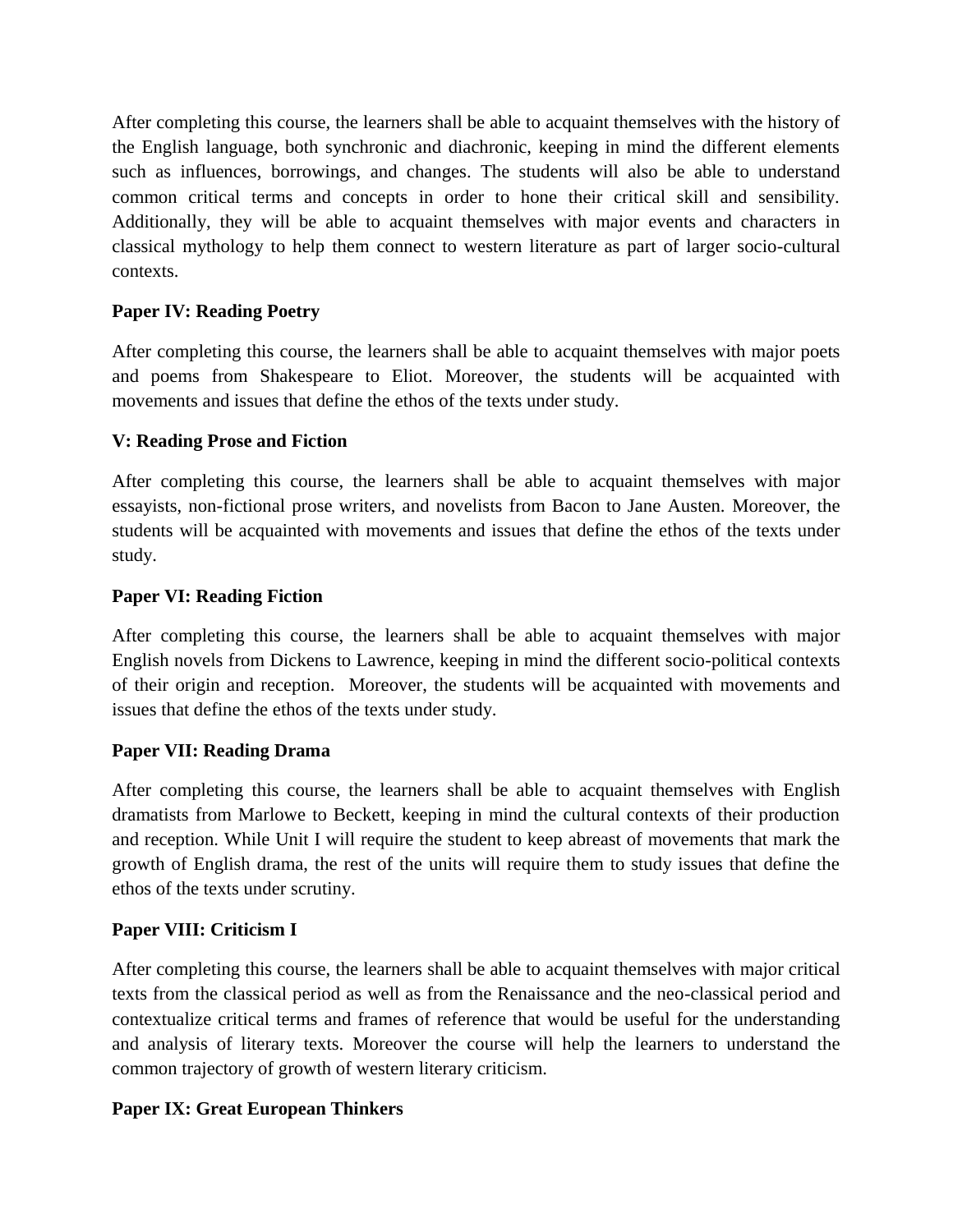After completing this course, the learners shall be able to acquaint themselves with major philosophical texts from the early modern period to the twentieth century and contextualize philosophical terms and frames of reference that would be useful for the understanding and analysis of literary texts. Moreover the course will help the learners to understand the common trajectory of critical inquiries in philosophical as well as literary-critical texts.

### **Paper X: Indian Writing in English**

After completing this course, the learners shall be able to acquaint themselves with seminal IWE texts that will help them to understand the complexities of Indian life and culture as well as the relevance of IWE in the contemporary world.

### **Paper XI: Criticism II**

After completing this course, the learners shall be able to acquaint themselves with major critical texts from the Romantic period to the twentieth century and contextualize critical terms and frames of reference that would be useful for the understanding and analysis of literary texts. Moreover, the course will help them to understand the various trajectories of growth of literary criticism.

### **Paper XII: Literature of the USA**

After completing this course, the learners shall be able to acquaint themselves with seminal American texts in order to help them understand the complexities of American culture as well as the relevance of the American ideals to the Indian situation.

### Paper **XIII: Literature in the Postcolonial World**

After completing this course, the learners shall be able to acquaint themselves with seminal postcolonial novels in order to help them understand the complex negotiations between the colonizer and the colonized and the transformations in societies and cultures in India and African regions.

### Paper **XIV: Introduction to Linguistics and Phonetics**

After completing this course, the learners shall be able to acquaint themselves with some basic concepts associated with language. Moreover, the students will also be familiar with the sound system of English and English syntax to stimulate effective communication in English.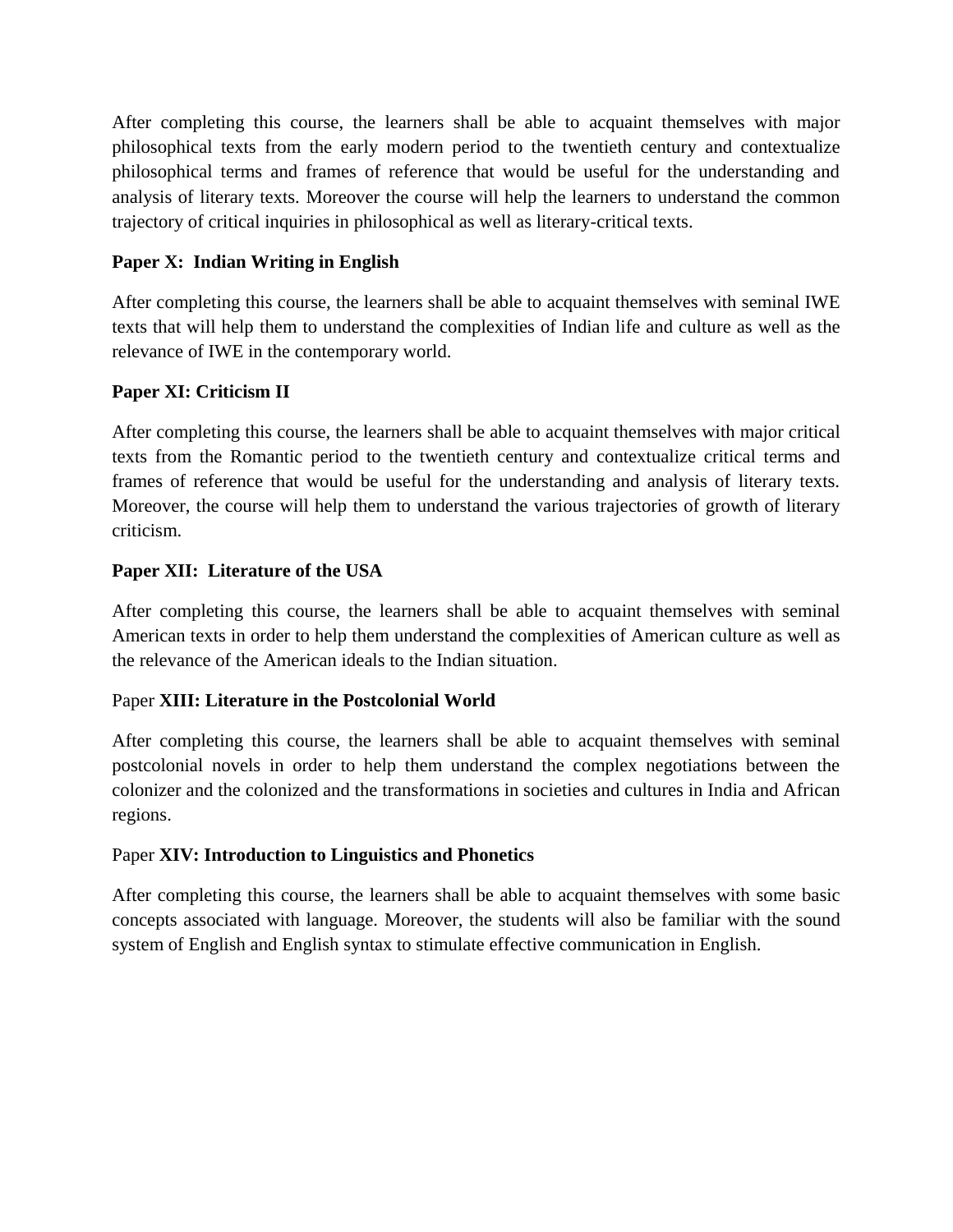### **General English**

### **Paper I**

After completing this course, the learners shall be equipped some of the basic skills in written communication. Apart from learning the use of language, the student would learn the different modes of writing and comprehension which shall include analysis and interpretation. The students would be familiarized with guidelines for writing of reports, notes and memos.

### **Paper II**

After completing this course, the learners shall be acquainted with different kinds of creative writing and essential social values. There will be a development of language and communication skills in the students.

### **General English Paper III**

After completing this course, the learners shall be acquainted with major English poems from the Romantic to the Modern Period by English, American and Indian poets. The eclectic nature of the poems and the drama by a Russian playwright, Anton Chekhov would acquaint the students with other literary cultures besides English.

### **Alternative English Paper I**

After completing this course, the learners shall acquire substantial command over the English language. Their skills in writing and literary appreciation would be improved and they would be encouraged to develop individual idioms. This paper comprising of poems by English, American and Indian writers would familiarize the students with poetry as a genre and also teach them to appreciate the cultural and social backgrounds against which these master pieces were produced.

### **Alternative English Paper II**

After completing this course, the learners shall be able to appreciate different kinds of creative writing and also inculcate desirable social values. The non-fictional prose would acquaint the student with the ideas of famous writers and thinkers. The clarity of perception in each of these writers would act as a guiding framework for the student in search of an idiom.

### **Alternative English Paper III**

After completing this course, the learners shall be familiarized with literary genres such as fiction and short stories so as to develop the skills necessary for appreciation and interpretation of literature. The novel by the American writer would introduce the student to the American difference in literature. The short stories by some of the famous Indian writers shall open up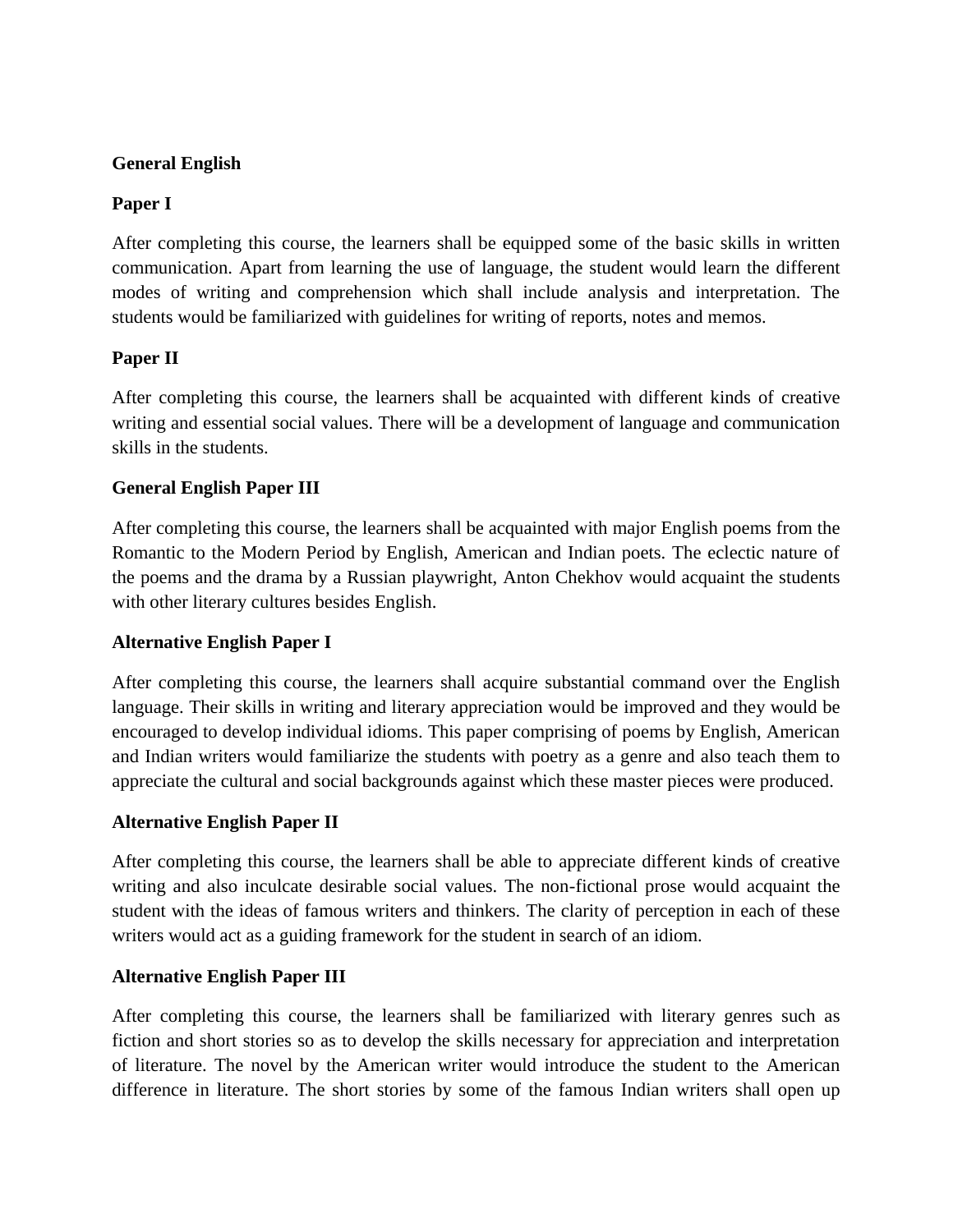chapters from India"s rich past. They shall also introduce the student to different narrative styles adopted by the writers concerned.

#### **Paper: Communication Skills 100 marks**

After completing this course, the learners shall be enabled to develop skills and abilities that may be necessary for their future academic and professional needs and interests.

### **Alternative English: B. Com**

(3rd Semester)

After completing this course, the learners shall be able to hone the skills of using the language for communication with clarity and confidence. The students of Commerce shall learn the art of business communication with the register integral to the discipline.

### **Department of English, Khowang College**

### **Programme Specific Outcomes**

### **B.A. (ENGLISH)**

The learners shall be familiar with representative literary and cultural texts within a significant number of historical, geographical, and cultural contexts. Students shall be able to apply critical and theoretical approaches to the reading and analysis of literary and cultural texts. Students shall be equipped with skills to write essays, research papers, reflective writing and critical reviews of secondary texts. Students shall also be able to fairly gather, understand, evaluate and synthesize information from a variety of written and electronic means. Students shall be able to understand the process of communicating and interpreting human experiences through literary representation using historical contexts. Students shall be able to use English effectively in formal and informal situations. Students shall be able to attempt creative writings. Students shall be able to develop verbal and non-verbal skills of communication. Students shall be able to make a career in allied sectors.

**Course Outcomes BA English (Core)**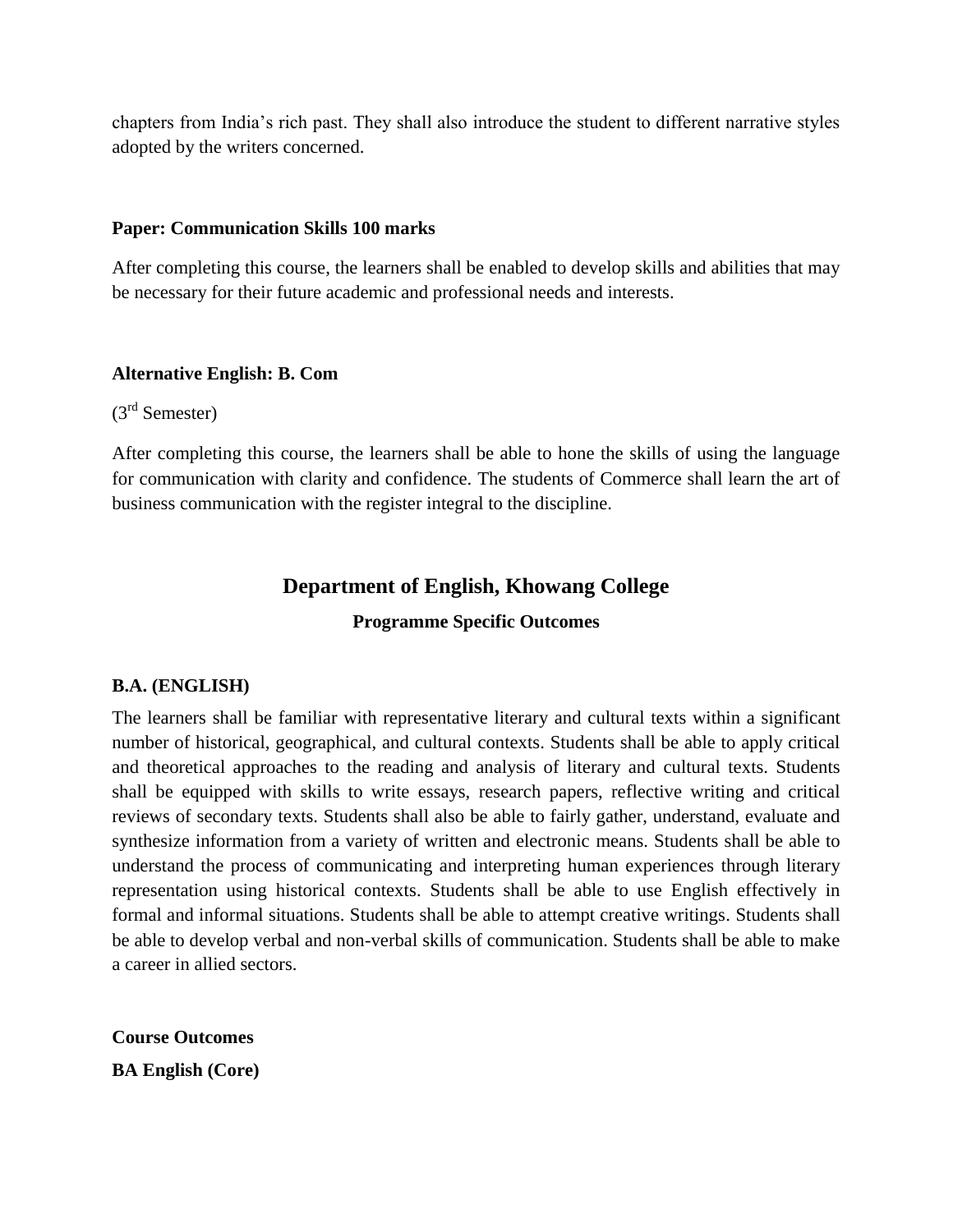Semester I

#### **COURSE 1: INDIAN CLASSICAL LITERATURE**

Objective: The objective of this course is to acquaint the students with the rich cultural heritage of ancient Indian literature, especially Sanskrit Literature.

Outcome: After completing this course, the learners shall be able to appreciate the creative excellence and artistic/aesthetic sensibility of immortal plays written in Sanskrit like Kalidasa"s A*bhignana Shakuntala,* the epics *The Mahabharata* and Sudraka"s *Mricchakatika* and the classical sensibility of immortal classics like Srimanta Sankardeva"s *Parijata Harana.*

#### **COURSE 2: EUROPEAN CLASSICAL LITERATURE**

Objective: The objective of this course is to acquaint the students with the great heritage of European classical literature.

Outcome: After completing this course, the learners shall be acquainted with immortal classics like *The Iliad* and *Metamorphosis*, they will learn about the difference between the Greek classics and the Latin classics, the different genres dabbled in by the classical writers, such as, tragedy, comedy, epic, satire, criticism and so forth.

#### Semester II

### **COURSE 3: INDIAN WRITING IN ENGLISH**

Objective: The objective of this course is to introduce the learners to Indian Writing in English from the colonial to the postcolonial period. Issues such as identity politics, gendered differences, home, dislocation and language are underscored with the intention to understand the diversity of Indian culture and tradition across spatiality.

Outcome: After completing this course, the learners shall be acquainted with the Indian Writers poets, novelists, essayists, and dramatists who have been making momentous and considerable contributions to world literature since pre - Independence era. The students will be familiarized with wide ranges of themes like Indian culture, tradition, social values and even Indian history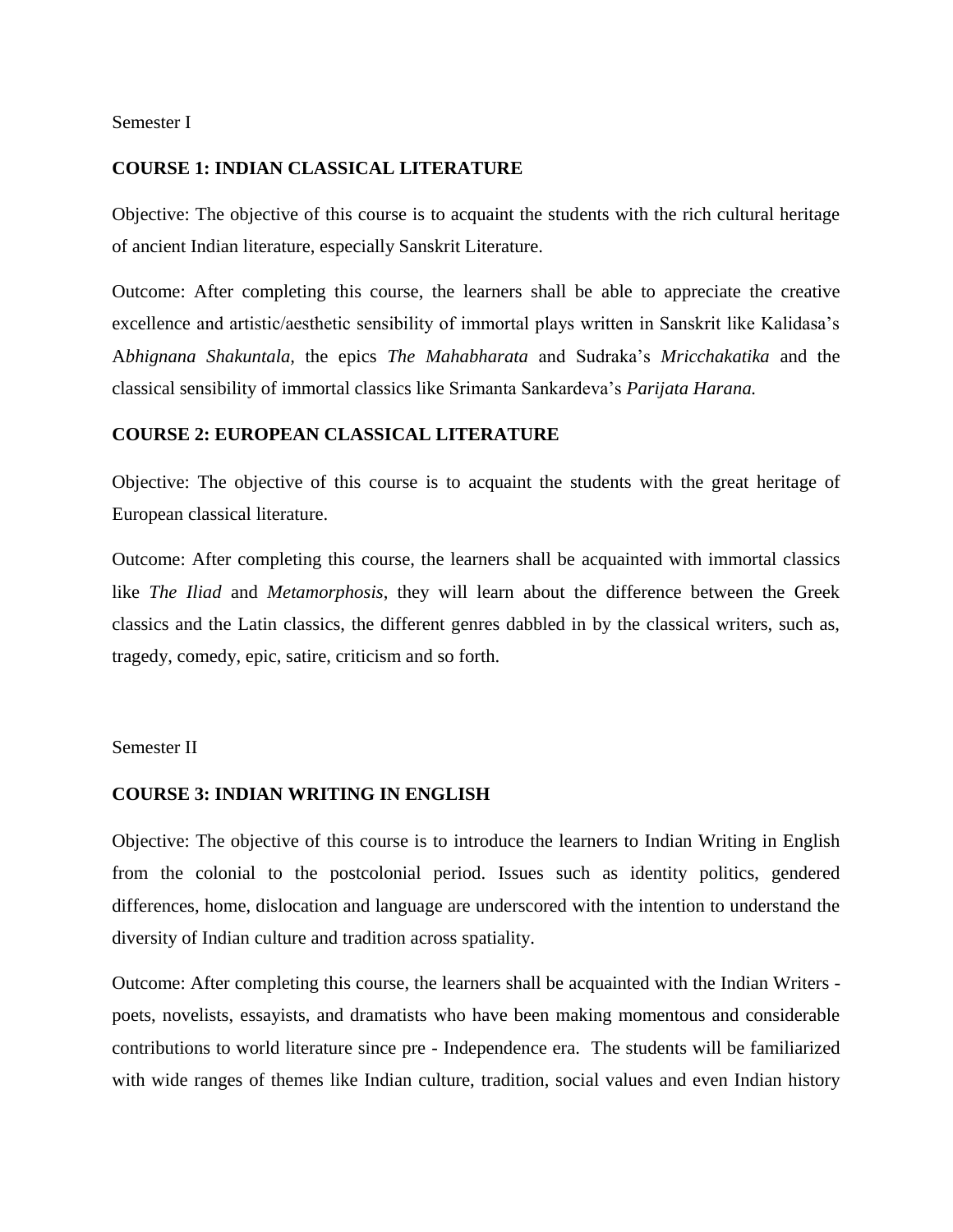through the depiction of life in India and Indians living elsewhere and also the Indian experience of the modern predicaments.

# **COURSE 4: BRITISH POETRY AND DRAMA: 14TH TO 17TH CENTURIES**

Objective: The objective of this course is to acquaint the learners with British poetry and drama from Chaucer to Shakespeare.

Outcome: After completing this course, the learners would be familiarized with the Age of Chaucer, Pre-Elizabethan and Elizabethan periods.

Semester III

### **COURSE 5: AMERICAN LITERATURE**

Objective: The objective of this course is to introduce the learners to American literature, highlighting issues like the reality or illusion of the Great American Dream, the Transcendentalist Movement, the history of slavery in the South, the great economic depression etc. in the context of American history and literature.

Outcome: After completion of this course the learners would get a feel of American literature and they will be able to understand the poetics and politics of a literature characterized both by liberal and reactionary ideals.

### **COURSE 6: POPULAR LITERATURE**

Objective: The objective of this course is to acquaint the learners with popular literature, such as children"s literature , crime thriller, LGBT fiction, graphic fiction, and so forth, generally regarded by purists to be "low-brow" and meant for easy mass consumption.

Outcome: After the completion of this course, the learners would be able to appreciate the presence of a creative space and process that has the potential to affect readers to a degree that high-brow literature cannot achieve due to its propensity to target only a niche audience.

# **COURSE 7: BRITISH POETRY AND DRAMA: 17th AND 18th CENTURIES**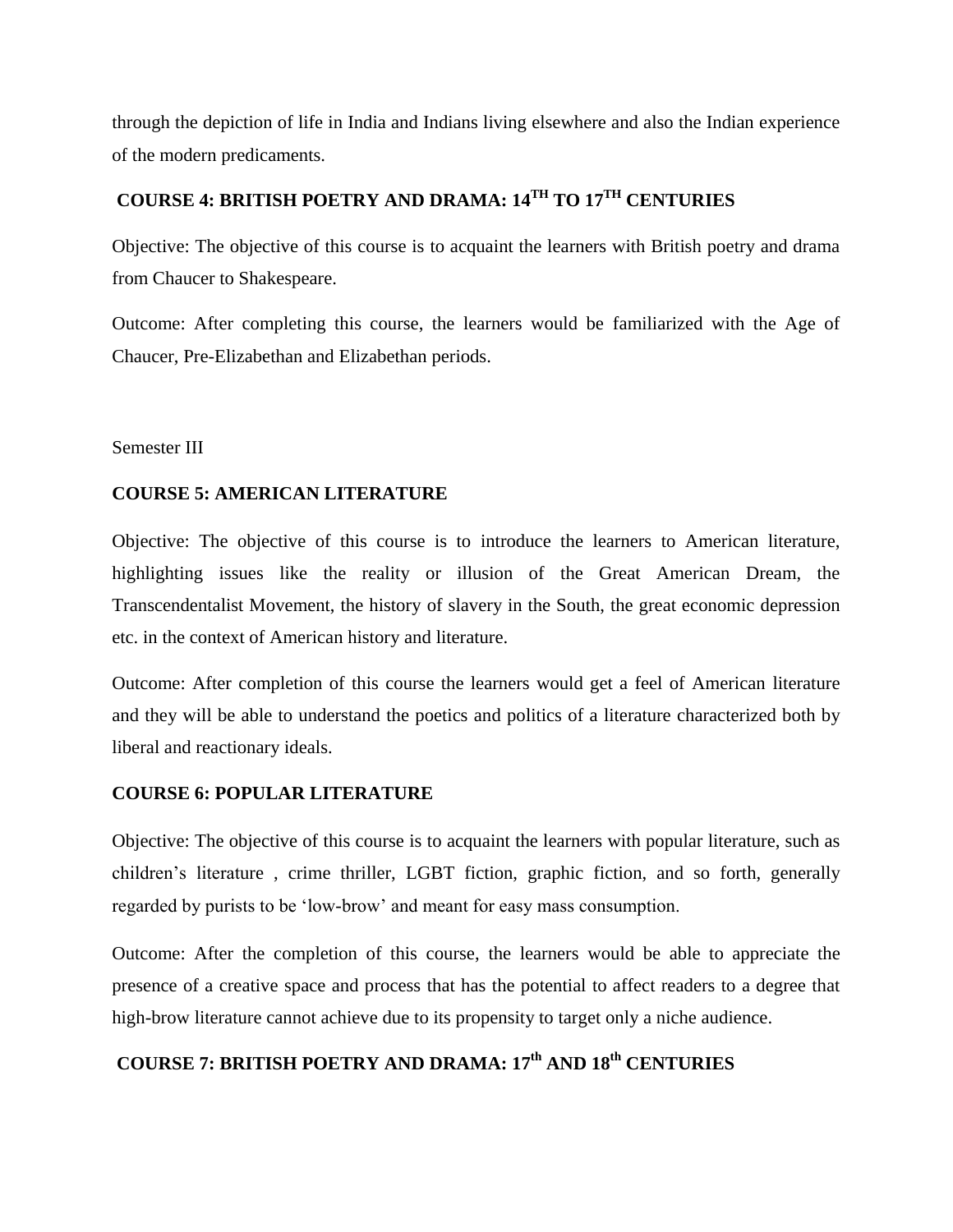Objective: The objective of this course is to acquaint the learners with the experience of a whole gamut of feelings that define a period and contradistinguishing it from the romantic excesses of the Elizabethan literature to a literature marked by restraint and order.

Outcome: After the completion of this course, learners will be in a position to understand the ways in which English drama and poetry began to emphasize on the importance of adhering to classical norms and forms.

Semester IV

### **COURSE 8: BRITISH LITERATURE: 18TH CENTURY**

Objective: The objective of this course is to acquaint the learners with the fundamental philosophical shift that ushered in, in the wake of the culture of positivism that set in during this period.

Outcome: After the completion of this course, learners will be able to understand the spirit of the age, as well as the literature embodying this spirit.

### **COURSE 9: BRITISH ROMANTIC LITERATURE**

Objective: The objective of this course is to acquaint the learners with the spirit of the age. The students will be familiarized with the highly imaginative, rhetorical, emotive, visionary, metaphysical, epical, sensuous aspects of the works of this age, especially poetry, which gave tremendous heft to this literature celebrating Nature in all its beauty, majesty and terror. The students will also be familiarized with Gothic Novel which attempted to debunk the structure of rationality by emphasizing on the reality of the supernatural.

Outcome: After completion of this course the learners would be able to know and appreciate the values of a literature characterized by emotion, passion, love towards nature, exerting of imagination and so forth in order to create a thing of beauty, which would be a joy forever.

### **COURSE 10: BRITISH LITERATURE: 19TH CENTURY**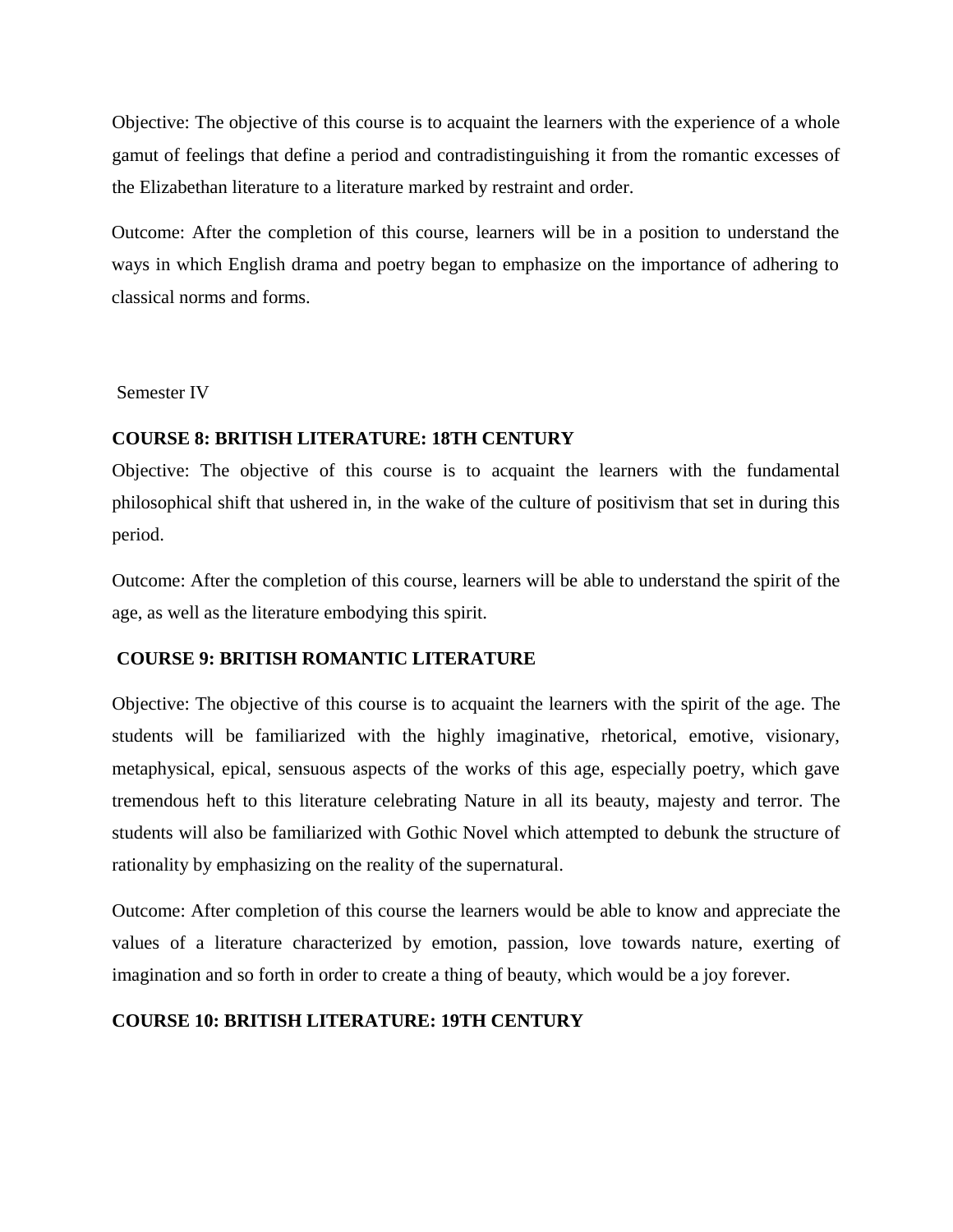Objective: The objective of this course is to provide the learners a fascinating opportunity to immerse into the fraught historical context determined by contradictory, oppositional drives and processes.

Outcome: After completion of this course the learners will be able to understand the philosophical shift that came about due to the crises of faith pertaining to the culture of positivism that manifested its full presence during the Victorian period. It is also hoped that they would be able to understand concepts like utilitarianism, surplus value, Victorian prudishness, survival of the fittest etc., and will be able to analyze it along these lines.

#### Semester V

### **COURSE 11: WOMEN'S WRITING**

Objective: The objective of this course is to introduce learners to women"**s** writing, and in doing so attempting to underline the manner in which power operates to silence women from articulating their views. Apart from that, the course would also try to situate women"s writing in a space that transcends or upends the male writing tradition through various subversive ways.

Outcome: After completion of this course the learners will be sensitized to gender- related issues, and would be able to see things from the perspective of the Other.

### **COURSE 12: BRITISH LITERATURE: THE EARLY 20TH CENTURY**

Objective: The objective of this course is to chart the philosophical trajectories like symbolism, existentialism, cubism, Dadaism, expressionism, nihilism etc. through early twentieth- century texts, particularly novels and poetry.

Outcome: After completion of this course the learners will be acquainted with concepts like stream-of-consciousness, Oedipus complex, avant garde, gyre, interior monologue, among many others.

Semester VI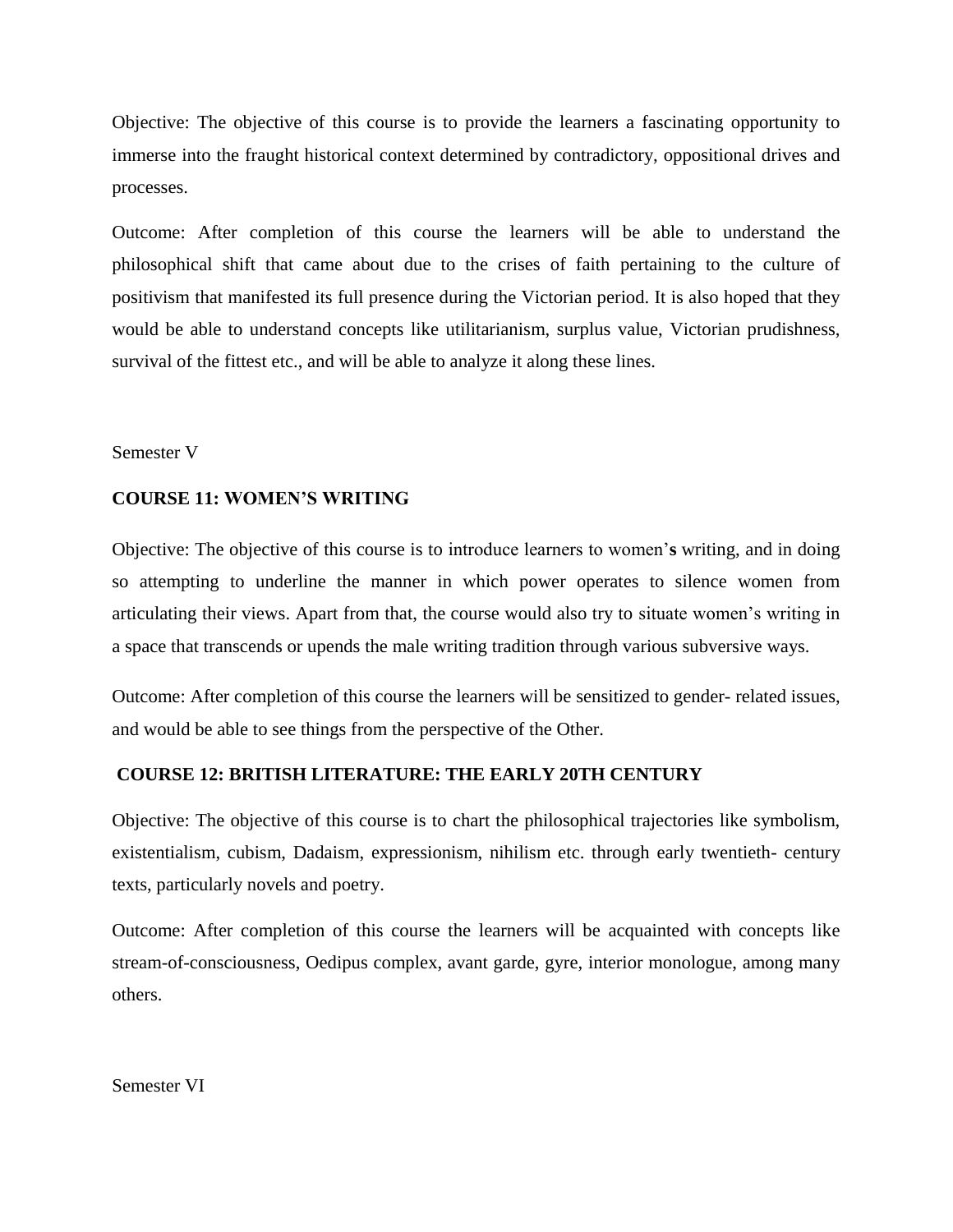#### **COURSE 13: MODERN EUROPEAN DRAMA**

Objective: The objective of this course is to read some of the select modern plays of Europe by placing the epochal events of the period as the backdrop.

Outcome: After completion of this course the learners will be in a comfortable space to know Modern drama with its entire attendant problematic.

#### **COURSE 14: POSTCOLONIAL LITERATURES**

Objective: The objective of this course is to introduce postcolonial literature to the learners focusing mainly on such issues as language, identity, point of view, displacement, physical and mental colonization, Decolonization, nationalism, fundamentalism, globalization and Diaspora, colonial legacy, gender and sexuality, regionalism, ethnicity, genocide, race, and so forth, and how such issues are expressed in the literary texts prescribed in the syllabus.

Outcome: The learners on culmination of the course are expected to be acquainted with both the texts and the contexts of the given period.

#### **BA English (Generic Elective)**

Semester I

### **COURSE 1: ACADEMIC WRITING AND COMPOSITION**

Objective: To prepare students for work in high level English courses in which research writing is a requirement. It introduces basic research writing skills including: conducting research, note taking, paraphrase, summary, direct quotation, positioning, and MLA or APA style citation.

Outcome: By the end of the course, students will be able to demonstrate and apply knowledge of basic essay structure, including introduction, body and conclusion; employ the various stages of the writing process, including pre-writing, writing and re-writing; employ descriptive, narrative and expository modes; demonstrate ability to write for an academic audience; write concise sentences, etc.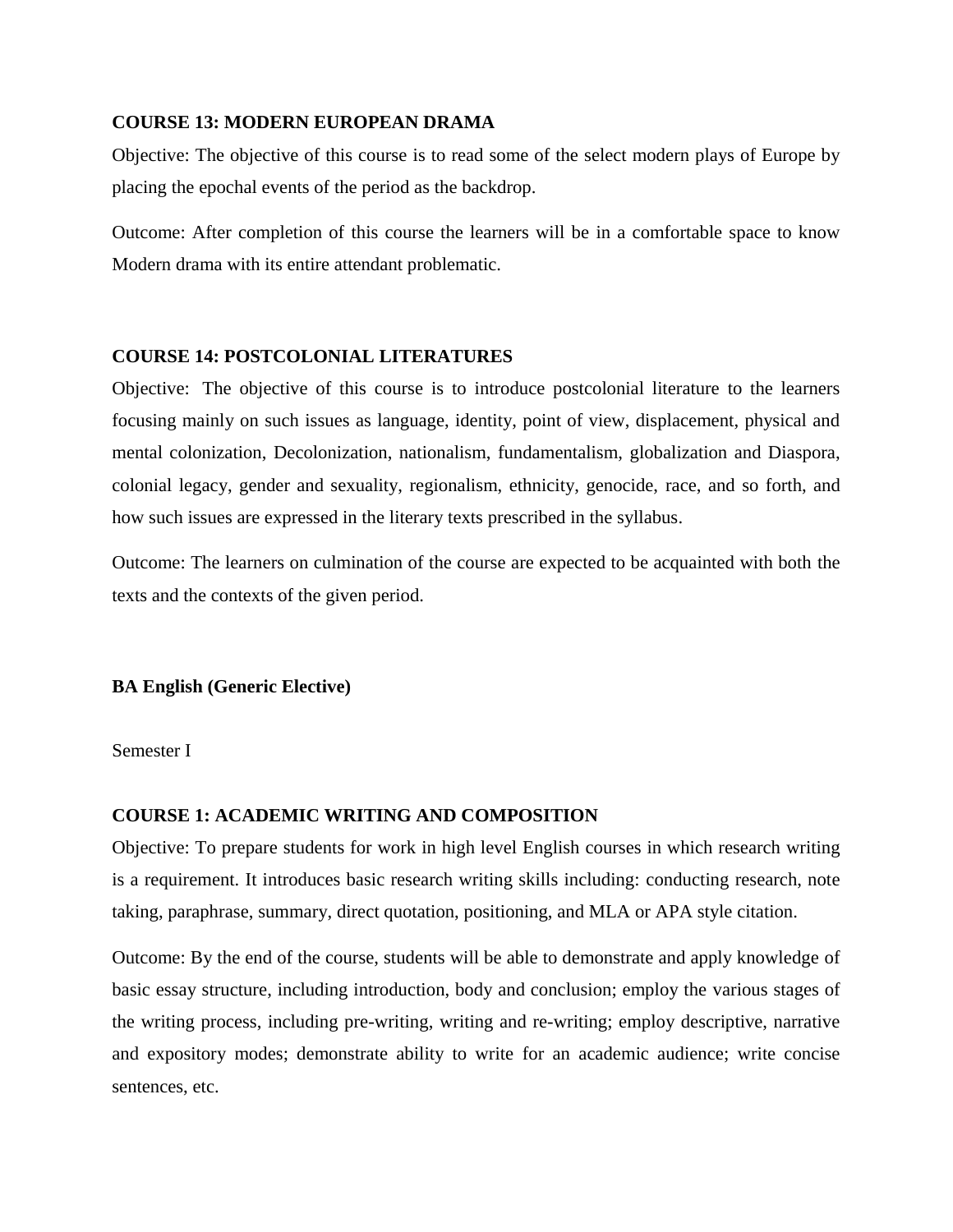#### Semester II

#### **COURSE 2: MEDIA AND COMMUNICATION SKILLS**

Objective: To introduce learners to media and communication skills. In this digital-visual landscape, it is necessary to be equipped with knowledge and technical expertise of new media. This course will enable learners with skills pertaining to mass communication in all its manifestations.

Outcome: It is expected that this course will act as a beginner"s guide to media communication. It will enable them to opt for a career in journalism, television or digital media by continuing their study in this field in more rigorous terms in their Postgraduate level.

Semester III

#### **COURSE 3: LANGUAGE AND LINGUISTICS**

Objective: To familiarize students with the structure, morphology, phonology, syntax, semantics of a particular linguistic system, which is English. The learners will get to know about the deep structure of the system and study it in a synchronic mode.

Outcome: The learners will get familiarized with the science of the study of the English language. This will enable them to unravel the morphology, phonological dynamics of the language, thereby making them motivated in researching on a scientific study of language.

#### Semester IV

#### **COURSE 4: CONTEMPORARY INDIA: WOMEN AND EMPOWERMENT**

Objective: This course will familiarize learners with gender issues related to its construction legislation, resistance and marginalization in the pan-Indian context. The objective of this course is to sensitize learners to the multiple forms of subjugation that patriarch subjects women. It will also attempt to suggest strategies to resist or subvert such strategic silencing by means of an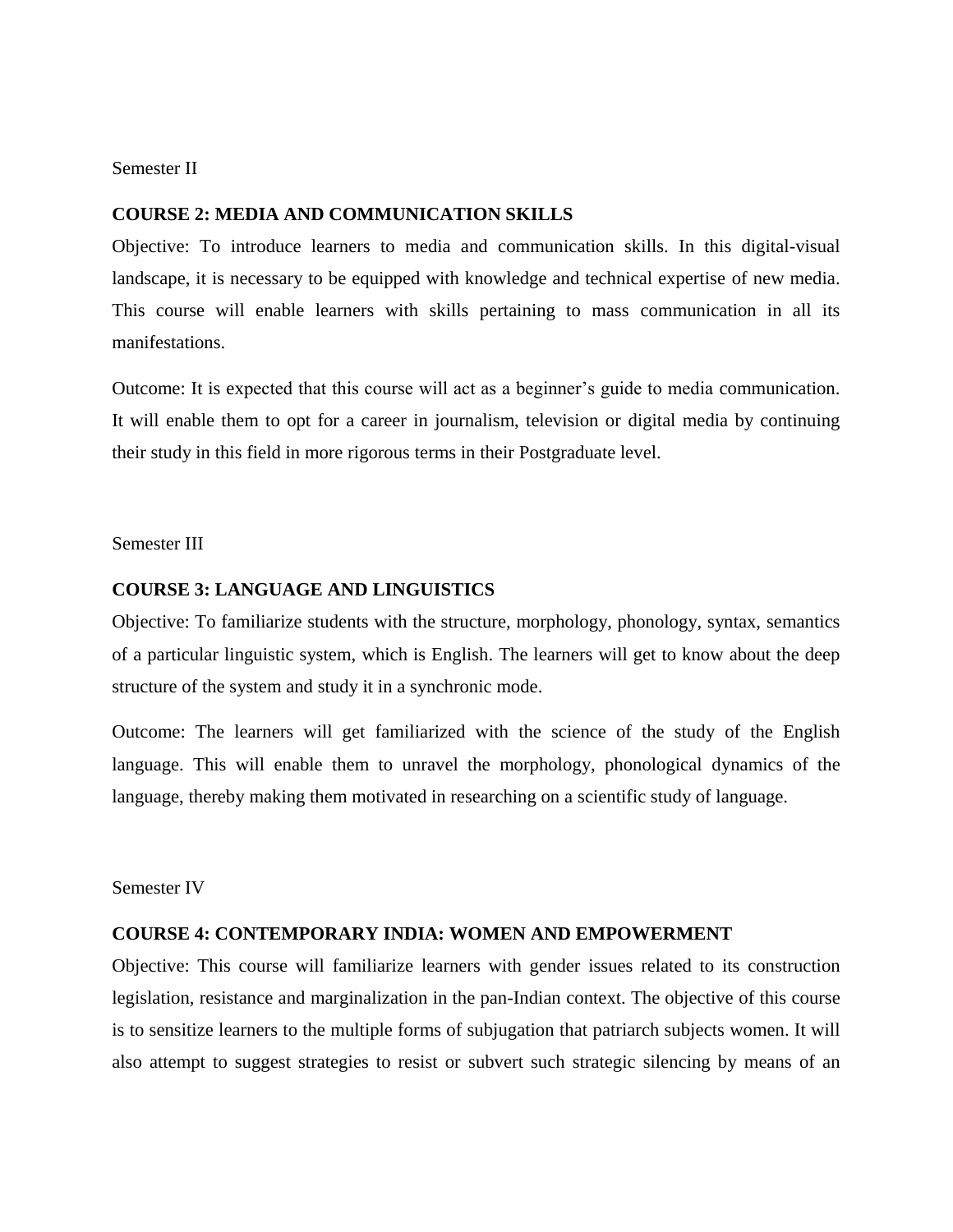alternative discourse –feminism –a means to empower what Simone de Beauvoir ironically termed as the "second sex".

Outcome: The learners will get acquainted with gender issues, including the politics of how it is constructed, reinforced and sustained. They will get apprised of women"s resistance against patriarchy through women"s movements, and well as understand the silence of twice marginalized sections, like Dalit women and tribal groups.

### **BA English (Discipline Specific Elective)**

#### Semester V

#### **COURSE1: MODERN INDIAN WRITING IN ENGLISH TRANSLATION**

Objective: This course aims to acquaint learners with the works of Indian writers working on regional literature from the north to the south, from the west to the east.

Outcome: After completing this course, it is expected that learners will be in a position to appreciate the literature of India as it exists in various regional languages. They would be able to understand the political, social and economic factors affecting people across regions and cultures.

#### **COURSE 2: LITERATURE OF THE INDIAN DIASPORA**

Objective: To introduce the learners to literature of the Indian Diaspora keeping in view the issues that haunt the writers who have settled abroad, despite being Indians in terms of roots and emotional make-up.

Outcome: After completing this course, it is expected that learners will be in a position to understand the complexity of living as hyphenated identities in a space which is different from that of "home". They will be in a better position to understand the postcolonial condition of identities caught between the quest for a better life abroad and the acknowledgement of the futility surrounding such a rootless mobility.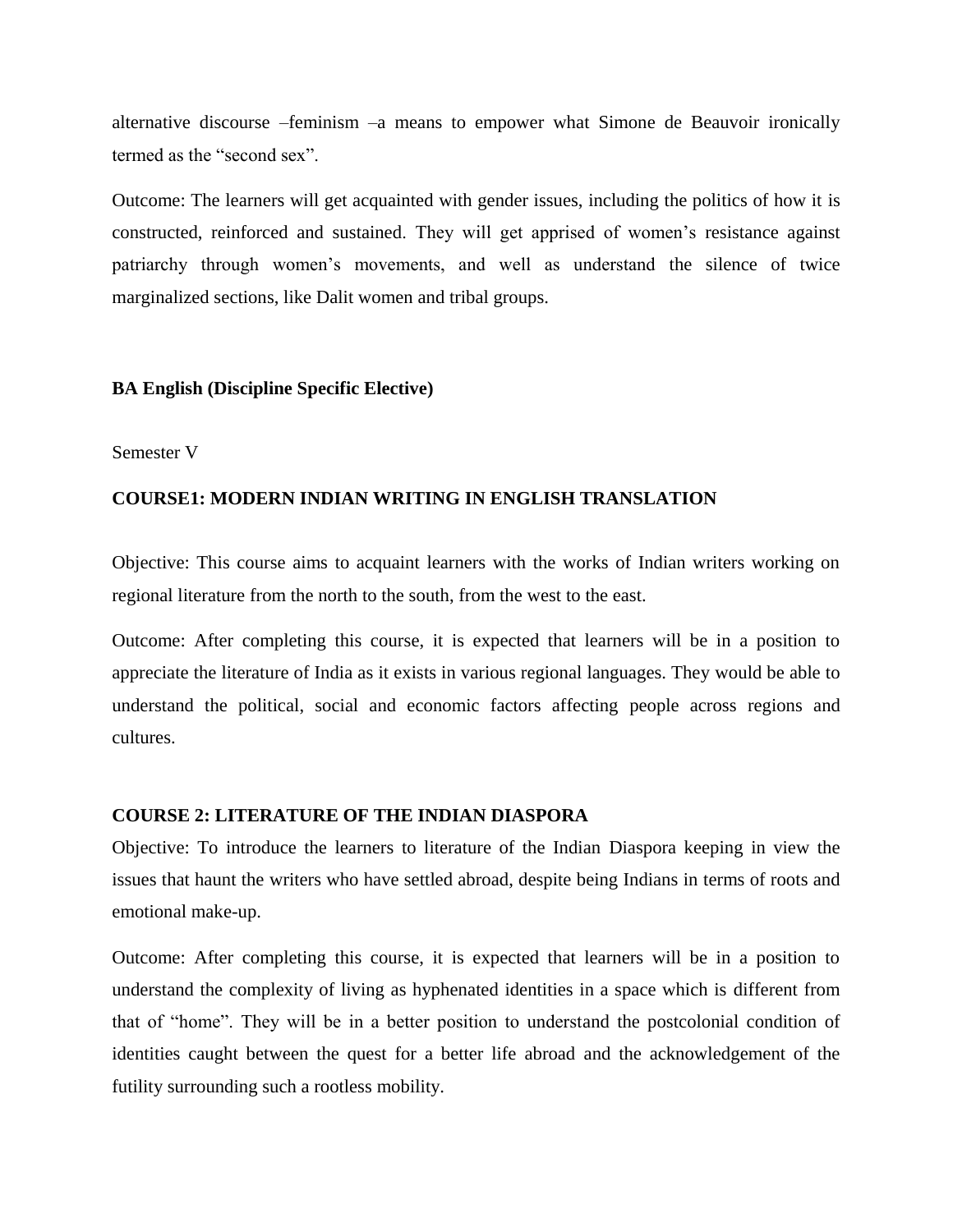#### **COURSE 3: LITERARY CRITICISM**

Objective: To present an overview of major trends in literary criticism from the Romantic period to the present and to introduce to the recent trends in criticism, particularly feminist criticism.

Outcome: It is hoped that the learners will be in a position to understand the texts in terms of the contexts, which could be purely aesthetic, historical, textual or political. They will be able to read texts by adopting the ideologies of the different reading processes.

#### **COURSE 4: WORLD LITERATURES**

Objective: To enable the learners to know about the form and content of texts those are part of different spatiality.

Outcome: By the end of the course, the student will be able to identify and analyze a variety of major works of world literature; compare and contrast writing styles and generic forms from different periods and cultures; identify major themes of representative poetic and fictional works, and trace the influence of one literature upon another.

Semester VI

#### **COURSE 5: LITERARY THEORY**

Objective: To acquaint learners with four relevant discourses or theories. These are Marxism, Feminism, Poststructuralism, and Postcolonial Studies.

Outcome: By the end of this course, the learners shall be in a position to know some of the significant texts of discourses revolving around class, gender, power, language, race, identity and so forth. They will be able to relate their reading of literature through such theories, which would in turn facilitate their interpretive strategies.

### **COURSE 6: LITERATURE AND CINEMA**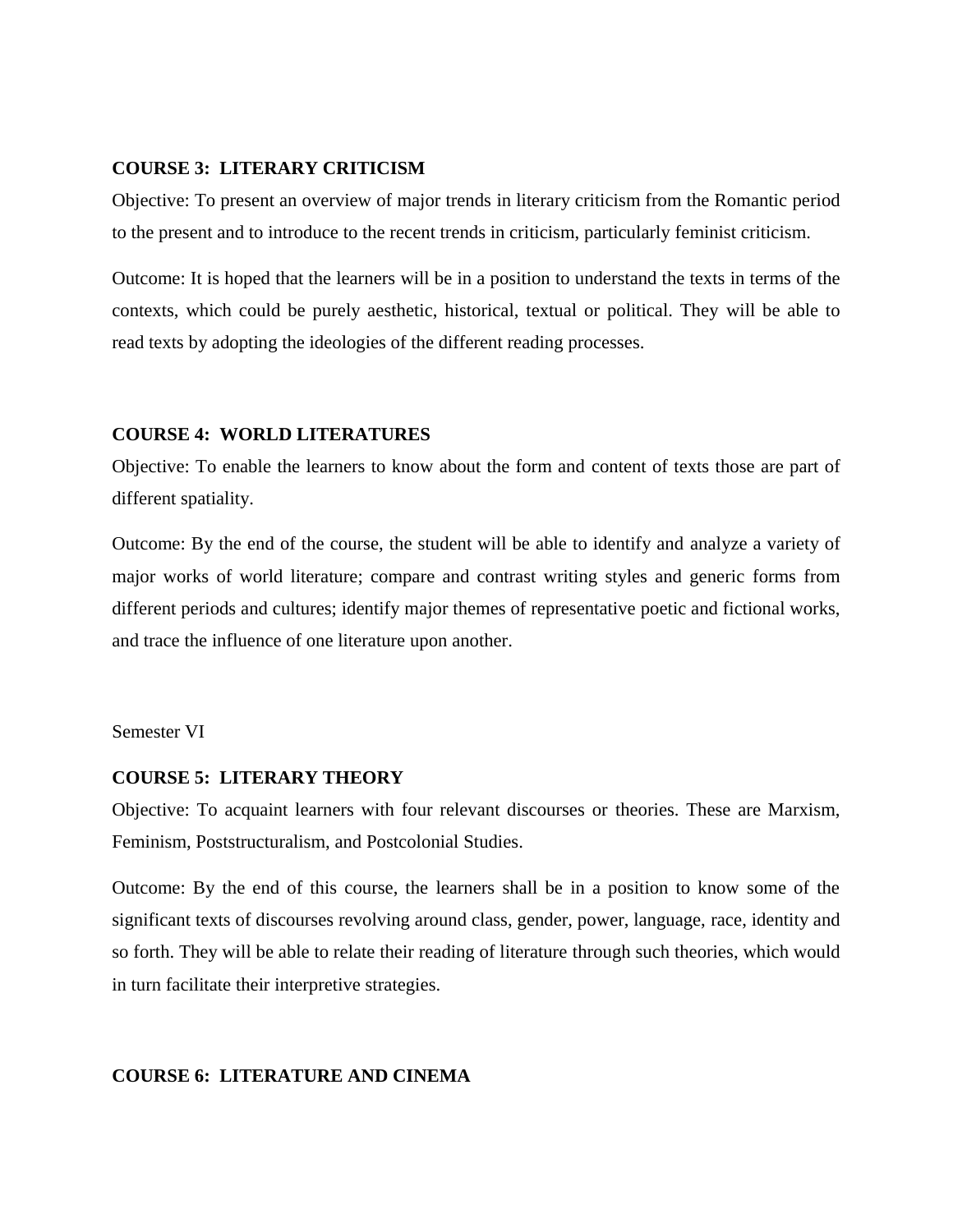Objective: This course investigates relationships between two media, film and literature, studying works linked across the two media by genre, topic, and style. It aims to sharpen appreciation of major works of cinema and of literary narrative.

Outcome: The learners are expected to understand the elements involved in adapting texts to film. They will demonstrate analytical skills in visual literacy and reading filmic texts. Students will demonstrate a familiarity with ways of discussing and evaluating films as reflections of cultures and source texts.

#### **COURSE 7: PARTITION LITERATURE**

Objective: The objective of this course is to read literature that captures the sense of the twentieth-century subcontinent"s history when Partition was perhaps the most horrific event of the times. There will also be film screenings since cinema also helps capture both the horror and the repercussions of these events.

Outcome: After the culmination of this course, the learners will be in a position to comprehend the magnitude of the tragedy of partition and realize how the trauma associated with it impinges on the victim"s daily lives and activities even in the present. The historical fact transmuted by imagination tends to prove the validity of literature in representing the truth of the human condition.

#### **COURSE 8: TRAVEL WRITING**

Objective: To read travellers" accounts of places from the past to the present encompassing writings of eminent travel writers from the medieval period to the present. The course will attempt to underscore the problematic associated with the genre, such as, the claims to authenticity of the narrativised events, the role of imagination, the ethnocentric gaze, the element of wonder, and so forth.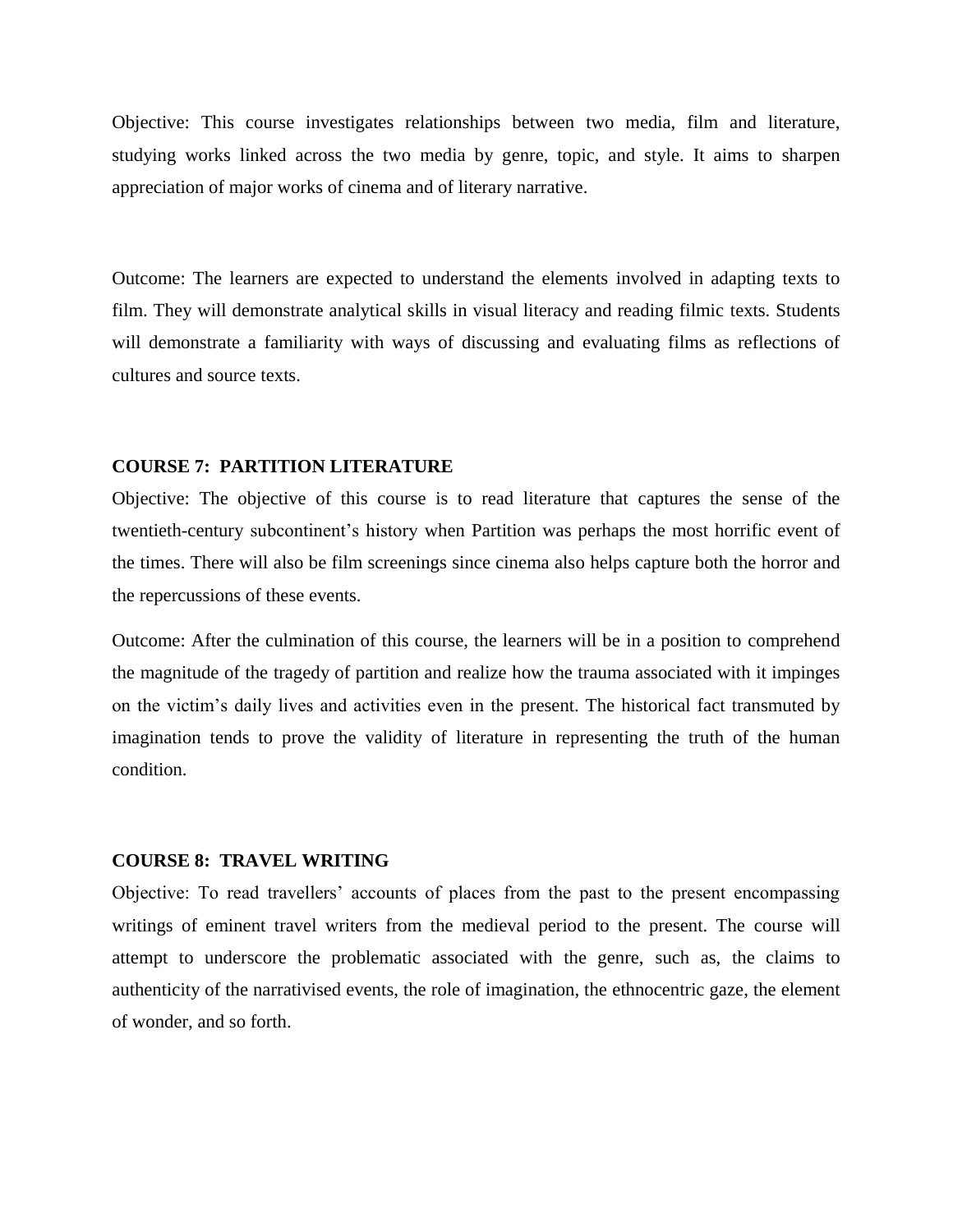Outcome: The learners would be in a position to understand the cultural dynamics of narratives written by travellers. They will be able to appreciate the difference in representation from the category of gender, religion and race. They will realize that travel narratives are always already ideological in import, and hence they can only be regarded as representations, rather than truth.

### **BA English (Ability Enhancement Compulsory Course)**

Semester I

#### **COURSE 1: ENGLISH COMMUNICATION**

Objective: To introduce students to the theory, fundamentals and tools of communication and to develop in them vital communication skills which are integral to personal, social and professional interactions.

Outcome: It is hoped that after studying this course, students will find a difference in their personal and professional interactions.

### **COURSE 2: ALTERNATIVE ENGLISH**

Objective: To introduce students to select literary works of different genres and to enhance their skill of the English language.

Outcome: It is hoped that after studying this course, students will be able to develop a taste for English literature.

### **BA English (Skill Enhancement Course)**

Semester III

### **COURSE 1: ENGLISH LANGUAGE TEACHING (ELT)**

Objective: To acquaint the learners with the methodologies of teaching English in classroom situation and to acquaint them with the tools and strategies of ELT.